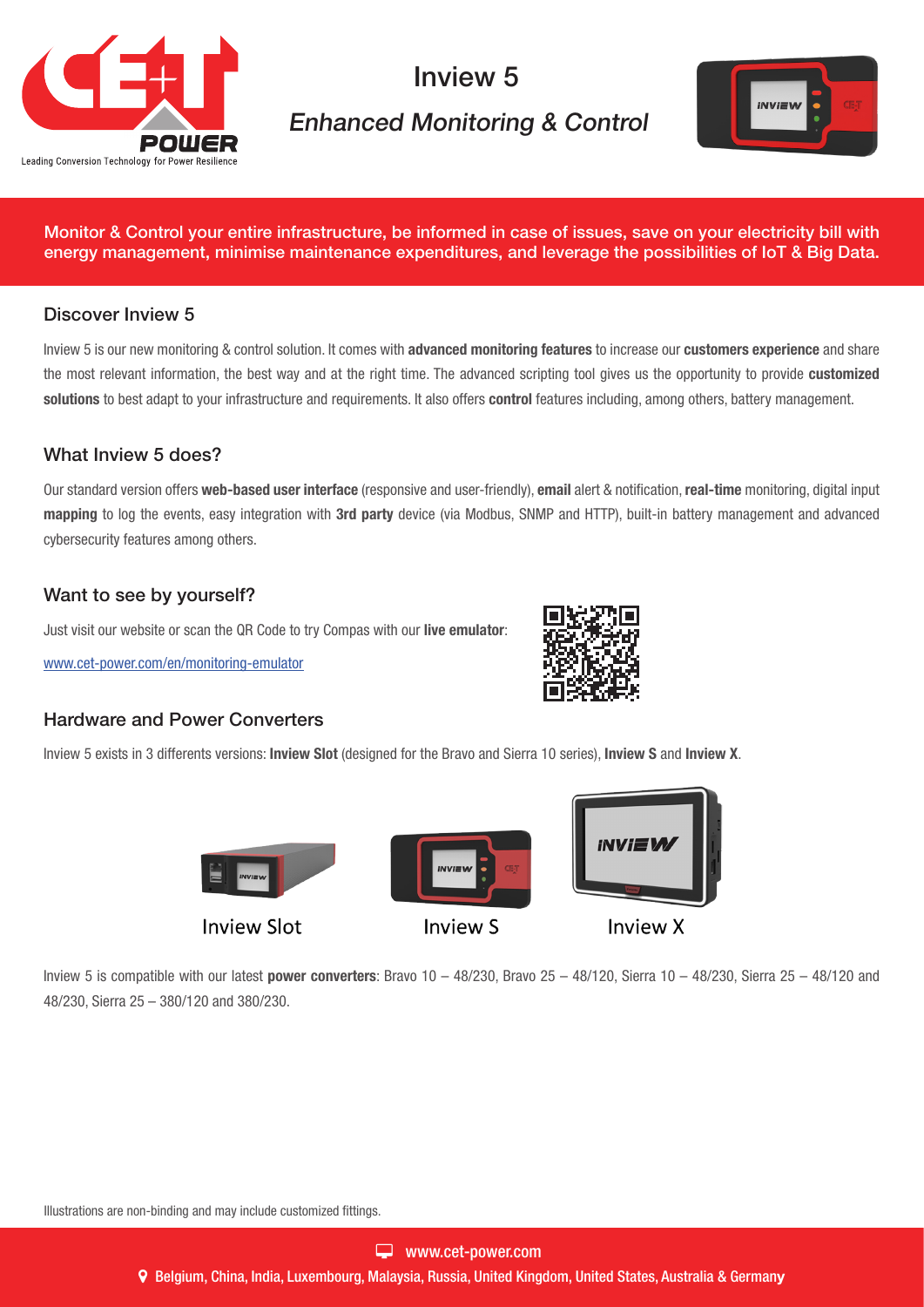## Devices:

| <b>Versions</b>                        | <b>Inview Slot</b>                                                           | <b>Inview S</b>                       | <b>Inview X</b>                                 |
|----------------------------------------|------------------------------------------------------------------------------|---------------------------------------|-------------------------------------------------|
| <b>Illustration</b>                    |                                                                              |                                       |                                                 |
| Modules compatibility                  | Bravo 10 and<br>Bravo 25 and Sierra 25<br>Sierra 10                          |                                       |                                                 |
| Display                                | 1.8" resistive<br>touchscreen                                                | 2.8" capacitive<br>touchscreen        | 7" capacitive<br>touchscreen                    |
| Hardware interfaces                    | 1 x ETH, 1 x RS485,<br>1 x USB                                               | 1 x ETH, 1 x RS485,<br>$1 \times$ USB | 2 x ETH, 1 x RS485,<br>1 x USB                  |
| Supported protocols                    | Modbus RS485, Modbus TCP, SNMP v1, v2C and v3, HTTP/HTTPS                    |                                       |                                                 |
| Digital input / Output relay           | 2/2                                                                          |                                       |                                                 |
| Accessories                            | Measure Box Battery & Universal Measure Box (UMB)                            |                                       |                                                 |
| <b>Buzzer</b>                          |                                                                              | Yes                                   |                                                 |
| Mounting                               | 1U Shelf                                                                     | DIN / Panel / Door                    | Panel / Door                                    |
| Power supply                           | Internal shelf 48 Vdc (40 to 60 Vdc)<br>or<br>External 12 Vdc (10 to 14 Vdc) | External 12 Vdc (10 to 14 Vdc)        | External redundant 2 x 48 Vdc<br>(40 to 60 Vdc) |
| Power consumption                      | 6 W                                                                          | 5 W                                   | 17 W                                            |
| <b>Operating Temperature Range</b>     |                                                                              | -20 to $65^{\circ}$ C                 |                                                 |
| Dimension (W x H x D) mm               | 87 x 42 x 331                                                                | 180 x 83 x 31                         | 185 x 128 x 54                                  |
| Weight                                 | 650 g                                                                        | 240 g                                 | 725 g                                           |
| <b>Features</b>                        |                                                                              |                                       |                                                 |
| Advanced web-based user<br>interface   | $\checkmark$ (monitoring and configuration)                                  |                                       |                                                 |
| Email alert & notification             | $\checkmark$ (SMTP & SNMP trap)                                              |                                       |                                                 |
| Custom alarms & notifications          | ✓                                                                            |                                       |                                                 |
| Translation                            | $\checkmark$                                                                 |                                       |                                                 |
| Real-time monitoring                   | ✓                                                                            |                                       |                                                 |
| Events log file                        | $\checkmark$                                                                 |                                       |                                                 |
| Custom data recording                  | $\checkmark$                                                                 |                                       |                                                 |
| Digital input mapping                  | $\checkmark$                                                                 |                                       |                                                 |
| Alarm relay mapping                    | ✓                                                                            |                                       |                                                 |
| <b>Modbus</b>                          | RS485** & TCP(R/W*)                                                          |                                       |                                                 |
| <b>SNMP</b>                            | V1, V2c & V3 (R/W*)                                                          |                                       |                                                 |
| <b>HTTP based API</b>                  | $\checkmark$                                                                 |                                       |                                                 |
| Unidirectional data transfer<br>(MQTT) | $\checkmark$                                                                 |                                       |                                                 |
| Encryption                             |                                                                              | HTTPS* or SSL/TLS*                    |                                                 |

\* - On demand

\*\* - Not available with UMB